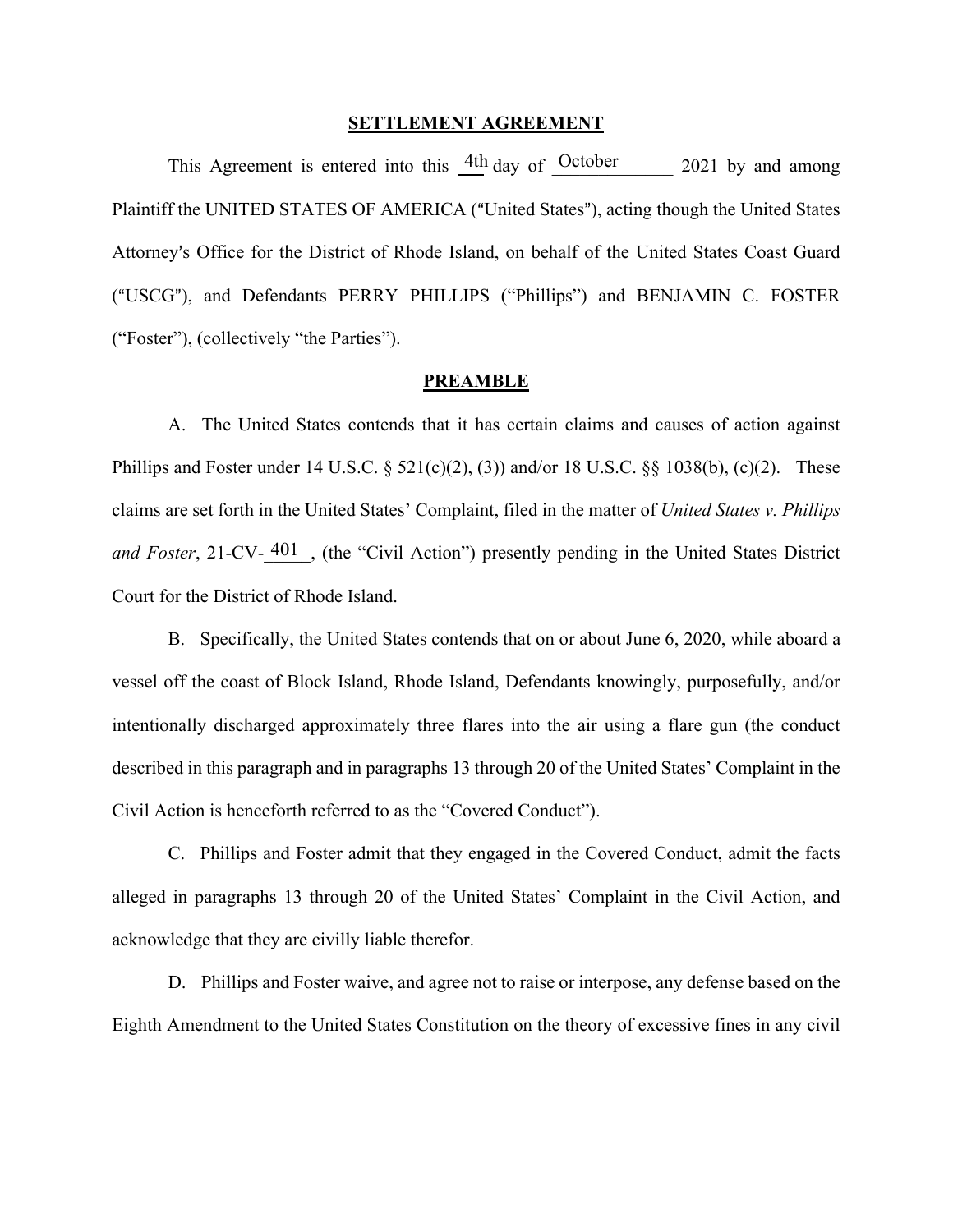claim brought by the United States with respect to the Covered Conduct as alleged in the United States' Complaint in the Civil Action, or any action to enforce the terms of this agreement.

E. Phillips and Foster have represented that they lack the present financial means to pay a judgment in the amount demanded upon the face of the Complaint, and have provided sworn statements and documentation to that effect.

F. The United States and Phillips and Foster mutually desire to settle this dispute between them, without further delay and the uncertainty and expense of litigation.

Accordingly, in reliance upon the representations contained herein, and in consideration of the mutual promises, covenants and obligations in this Agreement, the resolution of the claims described above, and for good and valuable consideration, the receipt and sufficiency of which is hereby acknowledged, the Parties agree as follows:

#### **TERMS AND CONDITIONS**

1. Phillips and Foster waive service of the Complaint in the Civil Action, and accept and acknowledge the personal jurisdiction of the United States District Court for the District of Rhode Island over them with respect to the Civil Action and any action or proceeding to enforce the terms of this Agreement, and the propriety of venue in that Court with respect to the Civil Action.

2. Phillips and Foster agree to pay to the United States the sum of TEN THOUSAND DOLLARS (\$10,00.00) (the "Settlement Sum") (of which Five Thousand Dollars (\$5,000) will be paid by Defendant Phillips, and Five Thousand Dollars (\$5,000) will be paid by Defendant Foster), within thirty days of the effective date of this agreement. Payment shall be made by certified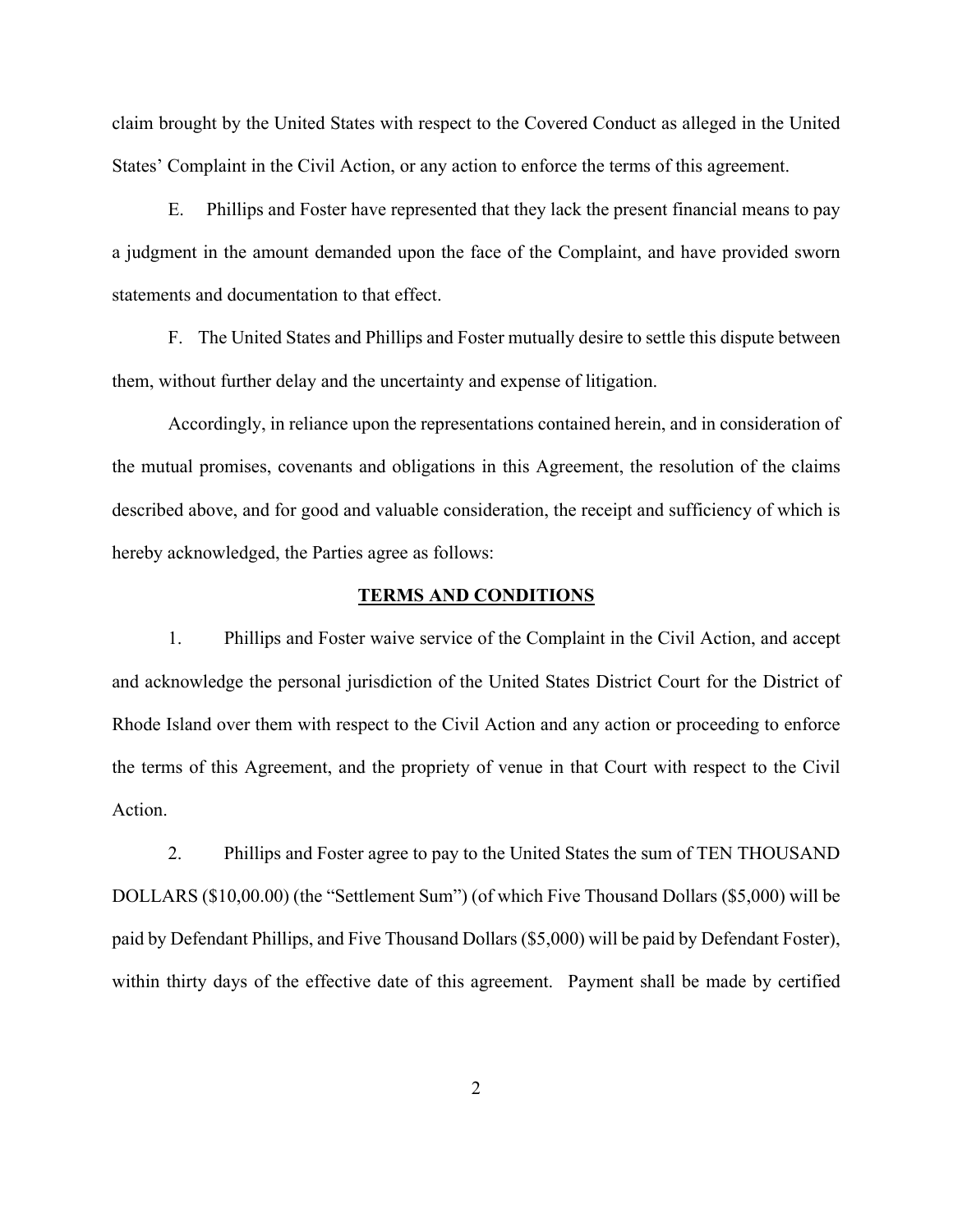check or money order, or electronic funds transfer, in accordance with instructions furnished in writing by the Office of the United States Attorney for the District of Rhode Island.

3. In consideration of Phillips and Foster's agreement to pay the Settlement Sum set forth in paragraph 2 above, and subject to the other terms of this Agreement, the United States agrees to dismiss the Civil Action with prejudice, and to release any civil and administrative monetary claims against Phillips and Foster based on the Covered Conduct defined in Paragraph B above and the facts set forth in paragraphs 13 through 24 of the Complaint filed by the United States in the Civil Action. The release provided by this paragraph, and the dismissal of the Civil Action with prejudice shall become final and effective only upon Phillips and Foster's payment of the Settlement Sum in full.

4. Notwithstanding the release given in paragraph 3 of this Agreement, or any other term of this Agreement, the following claims of the United States are specifically reserved and are not released:

- a. Any criminal liability under state or Federal law;
- b. Any liability to the United States (or its agencies) for any conduct other than the Covered Conduct;
- c. Any liability based upon obligations created by this Agreement.

 5. Each of the signatories to this Agreement represents that he has the full power and authority to enter into this Agreement. Phillips and Foster each represent that he has had the opportunity to review this Agreement, including the opportunity to seek the advice of counsel, and that his entry into this Agreement is knowing and voluntary.

6. The Parties agree that this writing and its annexed exhibits contains the entire agreement between them relating to the subject matter of this Agreement; that it supersedes any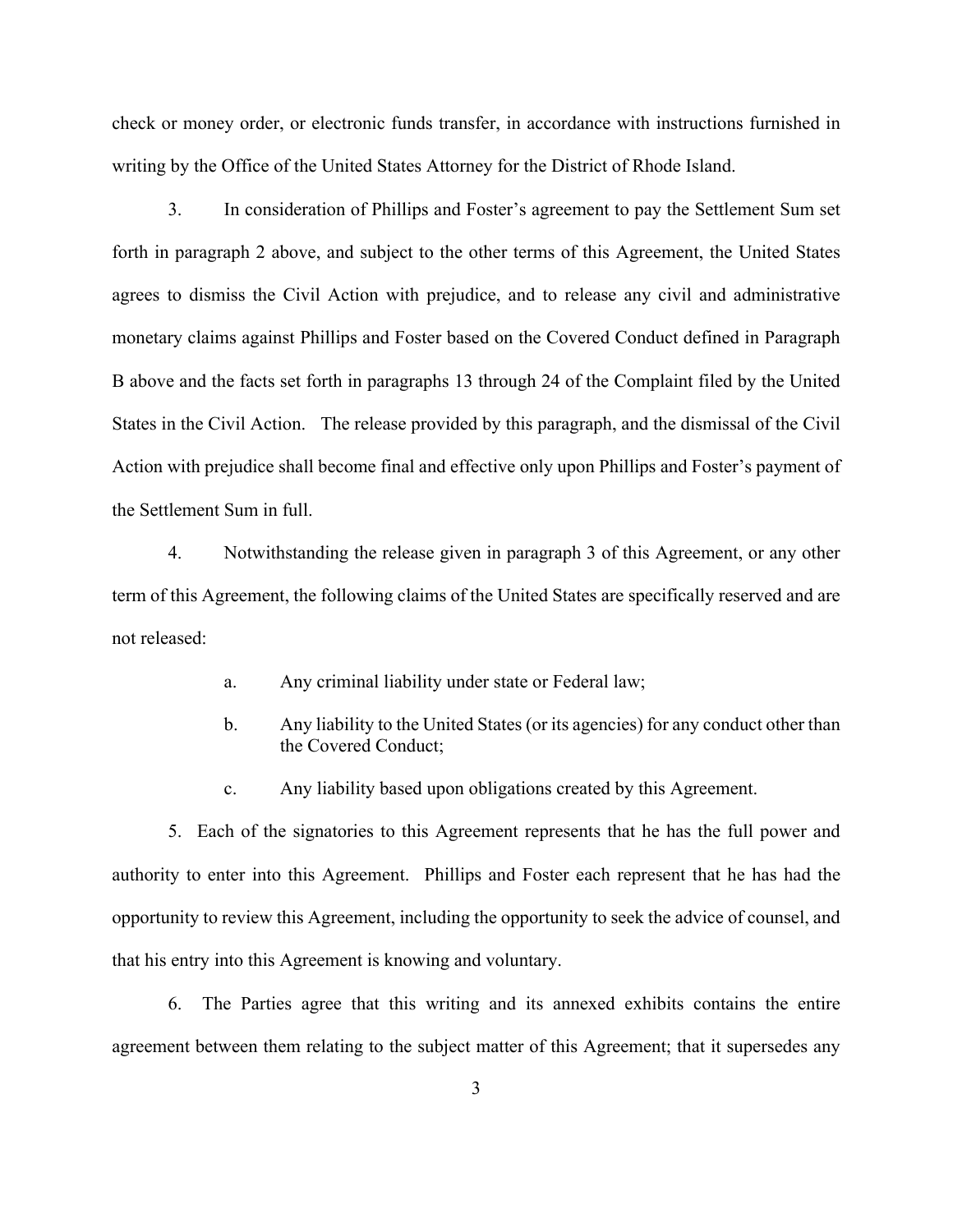prior understandings, if any, whether written or oral, relating to the subject matter of this Agreement; and that this Agreement may be modified, supplemented or terminated only in a writing, signed by all Parties, and specifically referencing this Agreement.

7. This Agreement is governed by the laws of the United States. The exclusive jurisdiction and venue for any dispute relating to this Agreement is the United States District Court for the District of Rhode Island. For purposes of construing this Agreement, this Agreement shall be deemed to have been drafted by all Parties to this Agreement and shall not, therefore, be construed against any Party for that reason in any subsequent dispute.

8. In the event that any provision of this Settlement Agreement shall be deemed void or unenforceable, such declaration shall not impair the validity or binding nature of the remainder of the agreement, which shall continue in full force and effect.

9. This Agreement is effective on the date of signature of the last signatory to the Agreement (Effective Date of this Agreement).

10. This Agreement may be executed in one or more counterparts, and each of them shall be of the same force and effect at law as an original. Facsimile or PDF signatures shall be deemed equivalent to, and given the same force and effect as originals.

11. This Agreement is binding on Phillips and Foster and their heirs and assigns.

 12. All parties consent to the United States' disclosure of this Agreement, and information about this Agreement, to the public.

4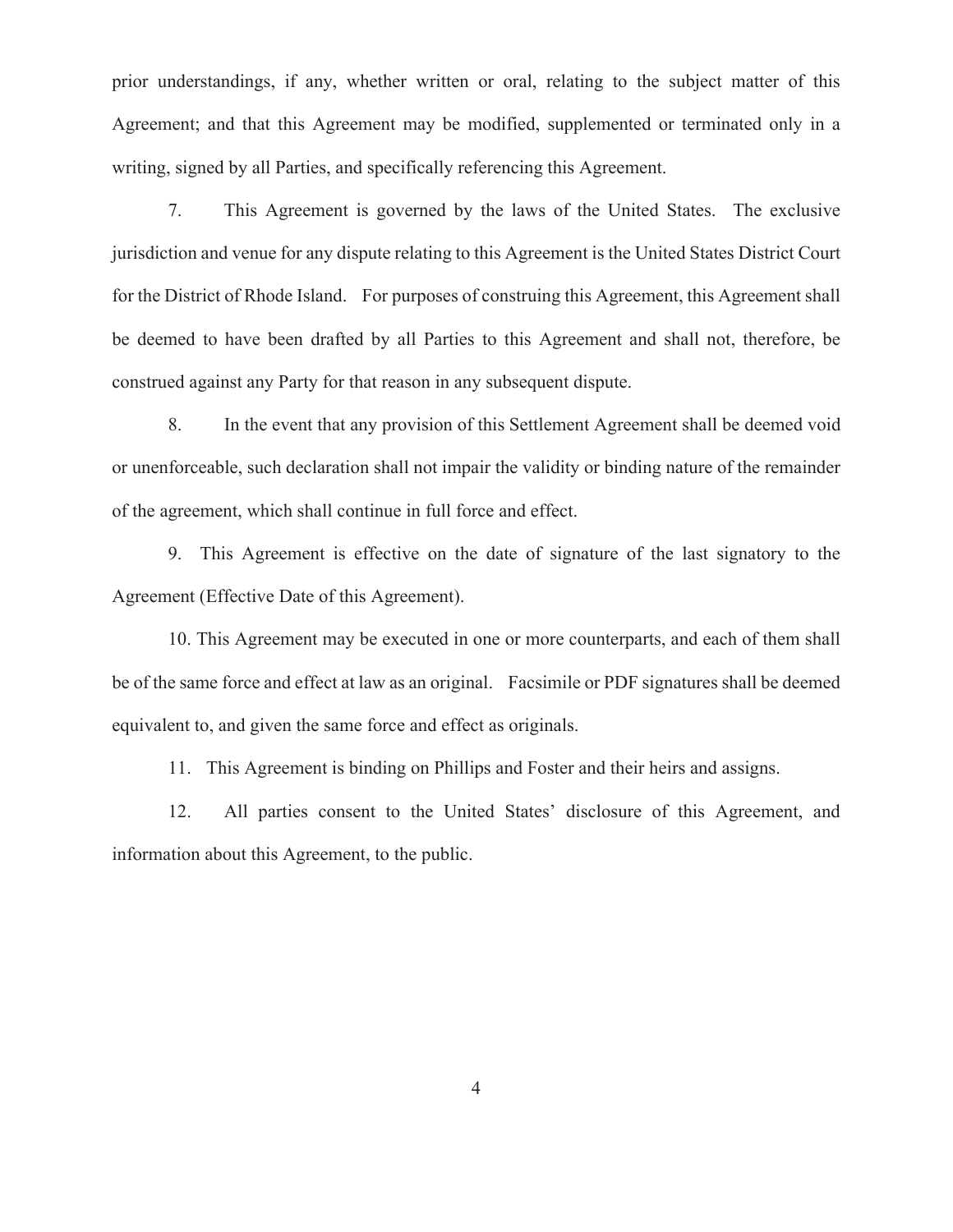In witness hereof, the parties, through their duly authorized representatives, hereunder set their hands:

### *On behalf of the United States:*

RICHARD B. MYRUS Acting United States Attorney 50 Kennedy Plaza, 8th Floor Providence, RL02903

*On behalf of Defendant Phillips*

Assistant U.S. Attorney

 $\overline{\mathscr{L}}$ 

(401) 709-5000

 $\leftarrow$ 

By:

Oct. 4, 2021

DATE Perry Phillips

By:

By:

John J. Calcagni, III Esq. 72 Clifford Street, Suite 300 Providence, RI 02903 *Counsel for Defendant Phillips* 

## *On behalf of Defendant Foster*

# By:

DATE Benjamin C. Foster

By:

George J. West, Esq. George J. West & Associates One Turks Head Place, Suite 312 Providence, RI 02903 *Counsel for Defendant Foster*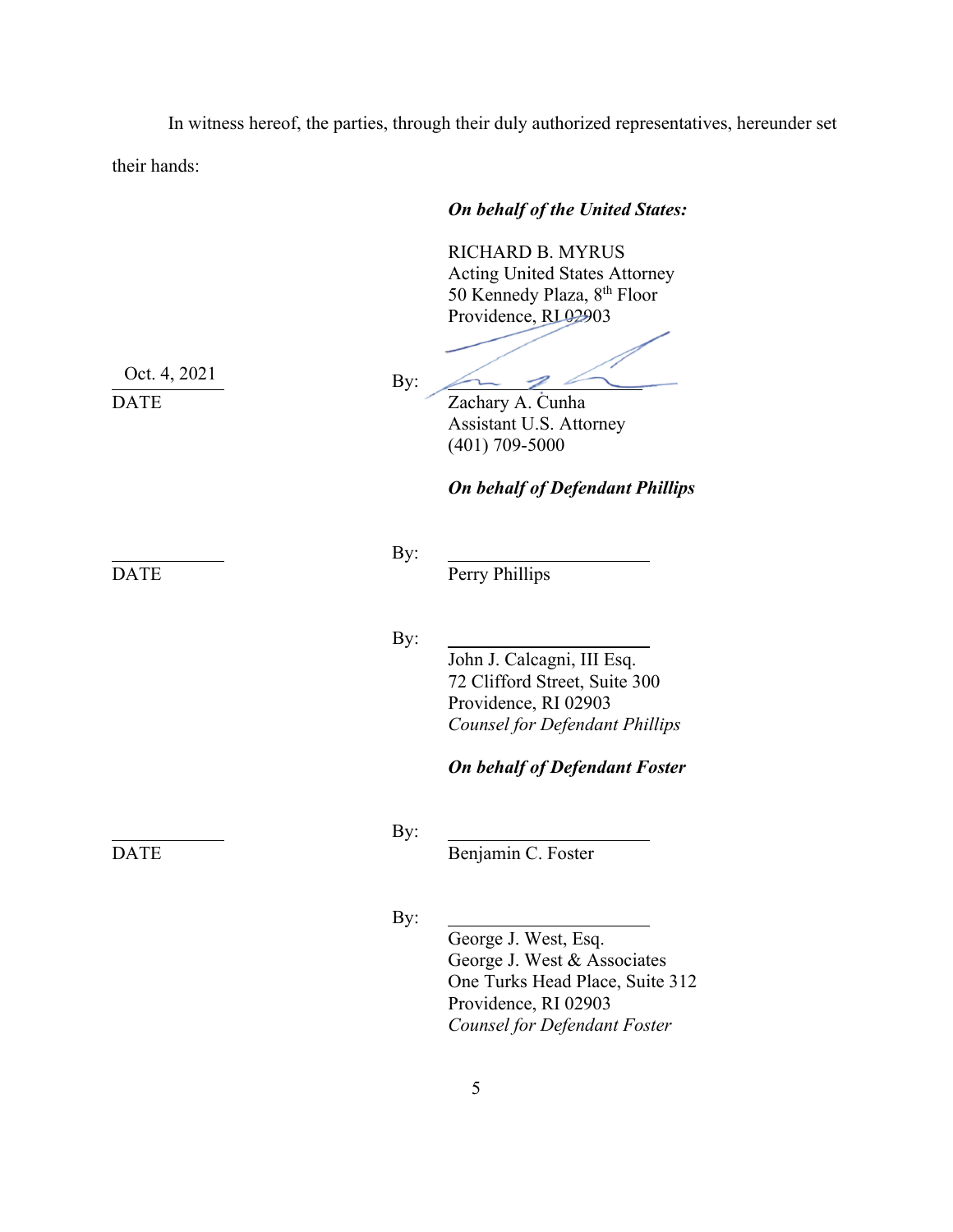In witness hereof, the parties, through their duly authorized representatives, hereunder set

their hands:

**DATE** 

 $9/29/2$ 

## On behalf of the United States:

RICHARD B. MYRUS Acting United States Attorney 50 Kennedy Plaza, 8th Floor Providence, RI 02903

By:

Zachary A. Cunha Assistant U.S. Attorney  $(401)$  709-5000

#### **On behalf of Defendant Phillips**

By:

By:

alcagni, III Esq.  $John\chi$ . 72 Clifford Street, Suite 300 Providence, RI 02903 Counsel for Defendant Phillips

On behalf of Defendant Foster

**DATE** 

By:

Benjamin C. Foster

By:

George J. West, Esq. George J. West & Associates One Turks Head Place, Suite 312 Providence, RI 02903 Counsel for Defendant Foster